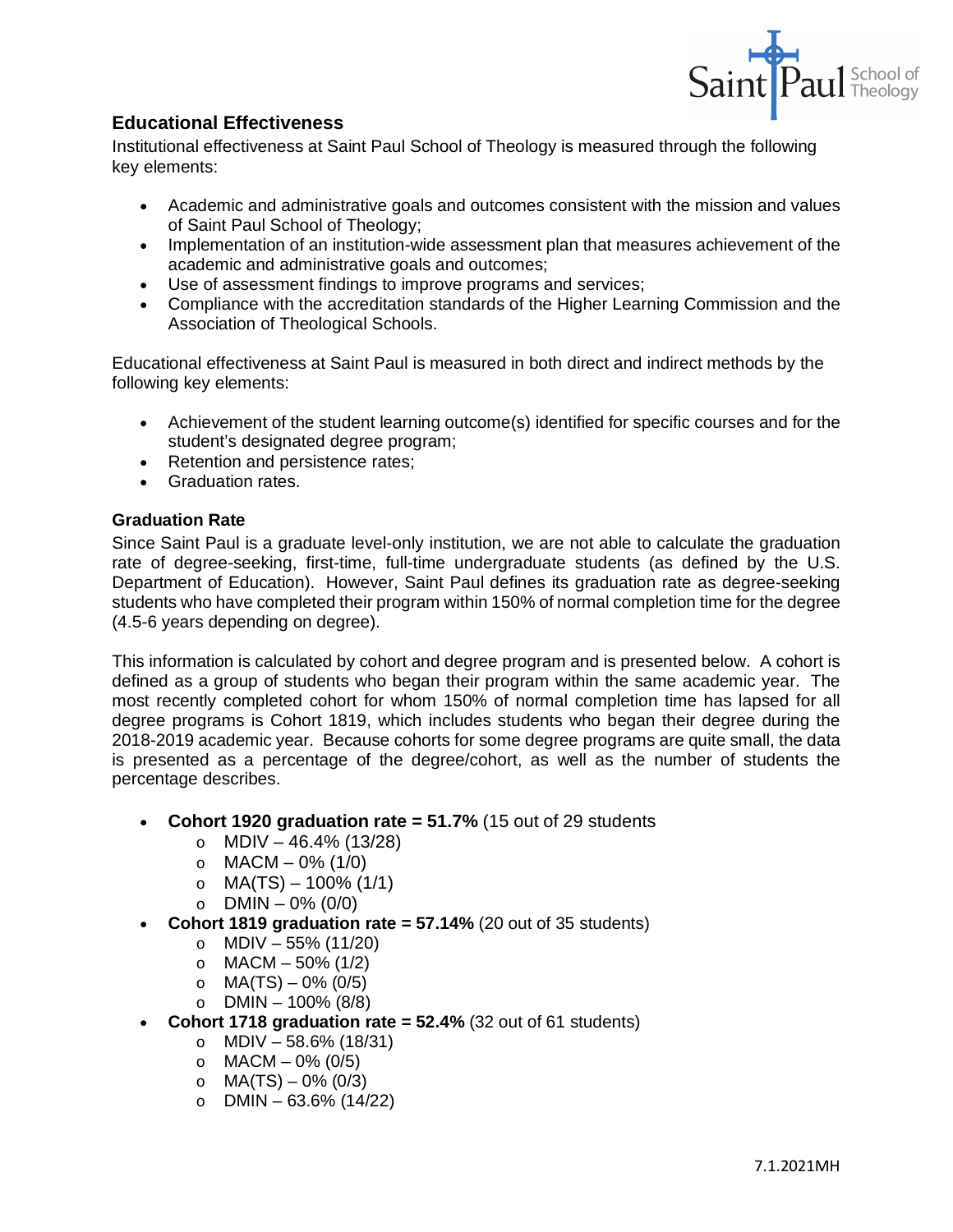

- **Cohort 1617 graduation rate = 51.5%** (17 out of 33 students)
	- $O$  MDIV 36.84% (7/19)
	- $O$  MACM 0% (0/3)
	- $O$  MA(TS) 0% (0/0)
	- $O$  DMIN 90.91% (10/11)
- **Cohort 1516 graduation rate = 52.4%** (32 out of 61 students)
	- $O$  MDIV 58.6% (18/31)
	- $O$  MACM 0% (0/5)
	- $O$  MA(TS) 0% (0/3)
- **Cohort 1314 graduation rate = 54.2%** (32 out of 59 students)
	- $O$  MDIV 58.1% (18/31)
	- $\circ$  MACM 20% (1/5; 1 persisting)
	- $O$  MA(TS) 100% (1/1)
	- o DMIN  $54.5\%$  (12/22; 3 persisting)
	- $\circ$  DMIN 63.6% (14/22)

### **Retention Rate**

Saint Paul defines its retention rate as a one-year snapshot from the degree program's primary semester of admission (fall-to-fall for master's students; winter-to-winter for doctoral students). For example, of the master's degree students enrolled in Fall 2015, how many are still enrolled in Fall 2016?

Overall academic year retention rates are presented below, including master's and doctoral students. [For a more detailed report, delineated by degree, please click here.](https://www.spst.edu/wp-content/uploads/2014/12/AY2015-2016-Retention-Report.pdf)

- $2019 2020 = 92\%$  retention
- $2018 2019 = 90\%$  retention
- $2017 2018 = 79\%$  retention
- $2016 2017 = 61\%$  retention
- $2015 2016 = 74\%$  retention

#### **Persistence Rate**

Saint Paul defines its persistence rate as those students who have maintained enrollment toward degree completion. This calculation includes those students who may not have completed their degree within the 150% of normal completion time (as seen in the graduation rate) but are still enrolled toward completion.

This information is calculated by cohort and is compared by the number of years since cohort admission. Degree persistence data is collected as of Fall 2015. Overall cohort persistence rates as of the 2015-2016 academic year are presented below. [For a more detailed report, please click](https://www.spst.edu/wp-content/uploads/2014/12/AY2015-2016-Persistence-Report.pdf)  [here.](https://www.spst.edu/wp-content/uploads/2014/12/AY2015-2016-Persistence-Report.pdf)

- Cohort  $1920 = 91\%$  persisting
- Cohort  $1819 = 87\%$  persisting
- Cohort  $1718 = 86\%$  persisting
- Cohort  $1617 = 87\%$  persisting
- Cohort  $1516 = 91\%$  persisting